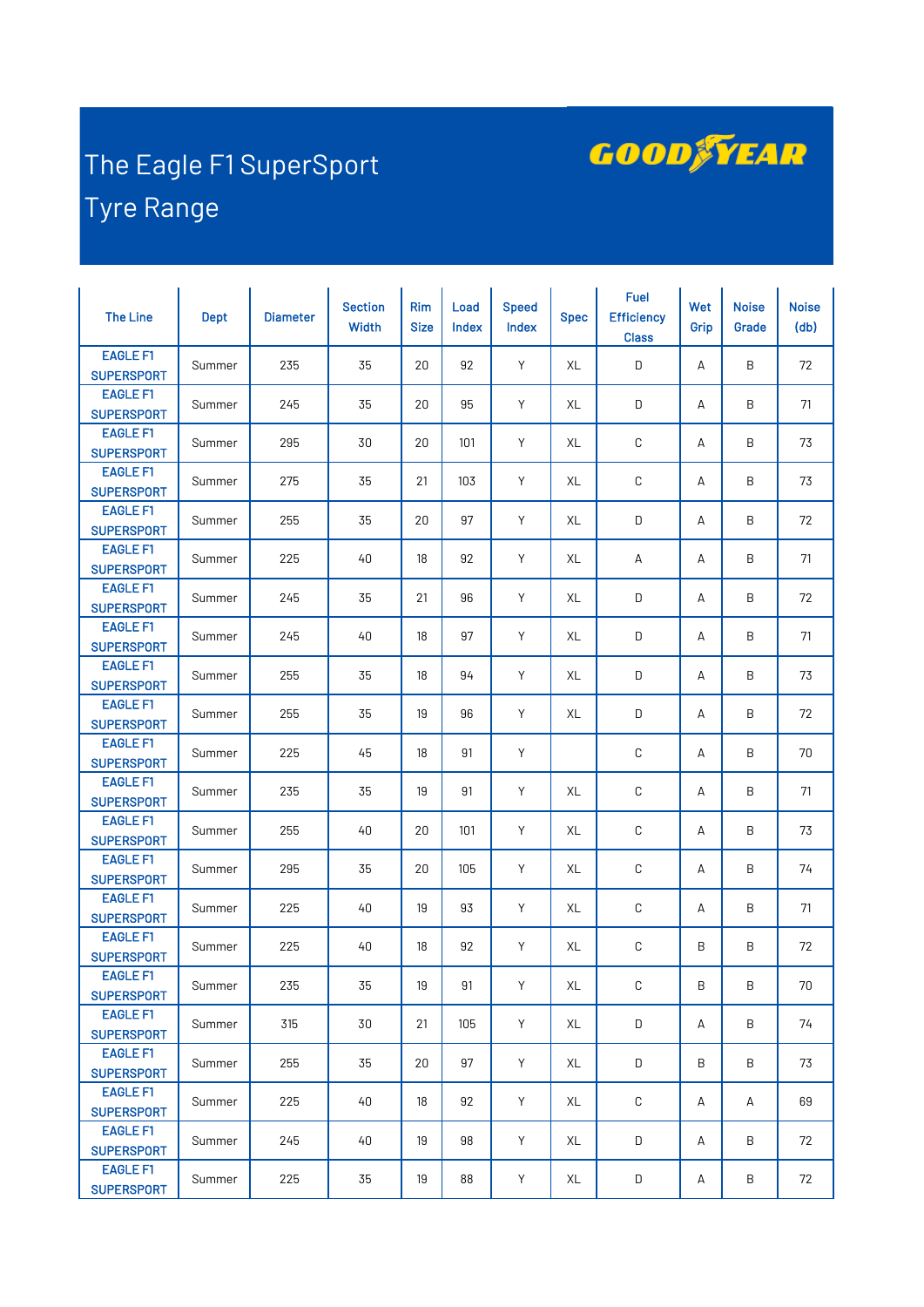| <b>EAGLE F1</b><br><b>SUPERSPORT</b>   | Summer | 255 | 40 | 19 | 100 | Y | XL | D           | А | B | 73 |
|----------------------------------------|--------|-----|----|----|-----|---|----|-------------|---|---|----|
| <b>EAGLE F1</b><br><b>SUPERSPORT</b>   | Summer | 275 | 35 | 19 | 100 | Y | XL | D           | А | B | 73 |
| <b>EAGLE F1</b><br><b>SUPERSPORT</b>   | Summer | 275 | 40 | 18 | 103 | Y | XL | C           | А | B | 73 |
| <b>EAGLE F1</b>                        | Summer | 245 | 35 | 19 | 93  | Y | XL | D           | А | B | 72 |
| <b>SUPERSPORT</b><br><b>EAGLE F1</b>   | Summer | 245 | 45 | 18 | 100 | Y | XL | C           | А | B | 72 |
| <b>SUPERSPORT</b><br><b>EAGLE F1</b>   | Summer | 305 | 30 | 20 | 103 | Y | XL | D           | А | B | 75 |
| <b>SUPERSPORT</b><br><b>EAGLE F1</b>   | Summer | 225 | 45 | 18 | 95  | Y | XL | D           | А | Β | 72 |
| <b>SUPERSPORT</b><br><b>EAGLE F1</b>   | Summer | 245 | 35 | 18 | 92  | Y | XL | D           | А | B | 72 |
| <b>SUPERSPORT</b><br><b>EAGLE F1</b>   | Summer | 285 | 30 | 19 | 98  | Y | XL | D           | А | B | 75 |
| <b>SUPERSPORT</b><br><b>EAGLE F1</b>   | Summer | 285 | 30 | 21 | 100 | Y | XL | $\mathbb C$ | А | B | 75 |
| <b>SUPERSPORT</b><br><b>EAGLE F1</b>   | Summer | 245 | 35 | 20 | 95  | Y | XL | D           | А | B | 72 |
| <b>SUPERSPORT</b><br><b>EAGLE F1</b>   | Summer | 295 | 30 | 20 | 101 | Y | XL | C           | А | B | 74 |
| <b>SUPERSPORT</b><br><b>EAGLE F1</b>   | Summer | 235 | 40 | 18 | 95  | Y | XL | D           | А | Β | 72 |
| <b>SUPERSPORT</b><br><b>EAGLE F1</b>   |        | 205 |    |    |     | Y |    | D           |   |   | 71 |
| <b>SUPERSPORT</b><br><b>EAGLE F1</b>   | Summer |     | 40 | 18 | 86  |   | XL |             | А | B |    |
| <b>SUPERSPORT</b><br><b>EAGLE F1</b>   | Summer | 265 | 35 | 19 | 98  | Y | XL | D           | А | B | 73 |
| <b>SUPERSPORT</b><br><b>EAGLE F1</b>   | Summer | 275 | 45 | 21 | 110 | H | XL | B           | А | B | 72 |
| <b>SUPERSPORT</b>                      | Summer | 275 | 45 | 21 | 110 | H | XL | B           | А | B | 72 |
| <b>EAGLE F1</b><br><b>SUPERSPORT R</b> | Summer | 205 | 40 | 18 | 86  | Y | XL | D           | С | B | 70 |
| <b>EAGLE F1</b><br><b>SUPERSPORT R</b> | Summer | 245 | 30 | 20 | 90  | Y | XL | D           | C | B | 72 |
| <b>EAGLE F1</b><br><b>SUPERSPORT R</b> | Summer | 235 | 35 | 19 | 91  | Y | XL | D           | C | B | 72 |
| <b>EAGLE F1</b><br><b>SUPERSPORT R</b> | Summer | 265 | 35 | 19 | 98  | Y | XL | D           | C | B | 71 |
| <b>EAGLE F1</b><br><b>SUPERSPORT R</b> | Summer | 255 | 35 | 20 | 97  | Y | XL | D           | B | B | 72 |
| <b>EAGLE F1</b><br><b>SUPERSPORT R</b> | Summer | 315 | 30 | 21 | 105 | Y | XL | D           | D | Β | 73 |
| <b>EAGLE F1</b><br><b>SUPERSPORT R</b> | Summer | 235 | 35 | 19 | 91  | Y | XL | D           | C | Β | 71 |
| <b>EAGLE F1</b><br><b>SUPERSPORT R</b> | Summer | 285 | 30 | 20 | 99  | Υ | XL | D           | С | А | 72 |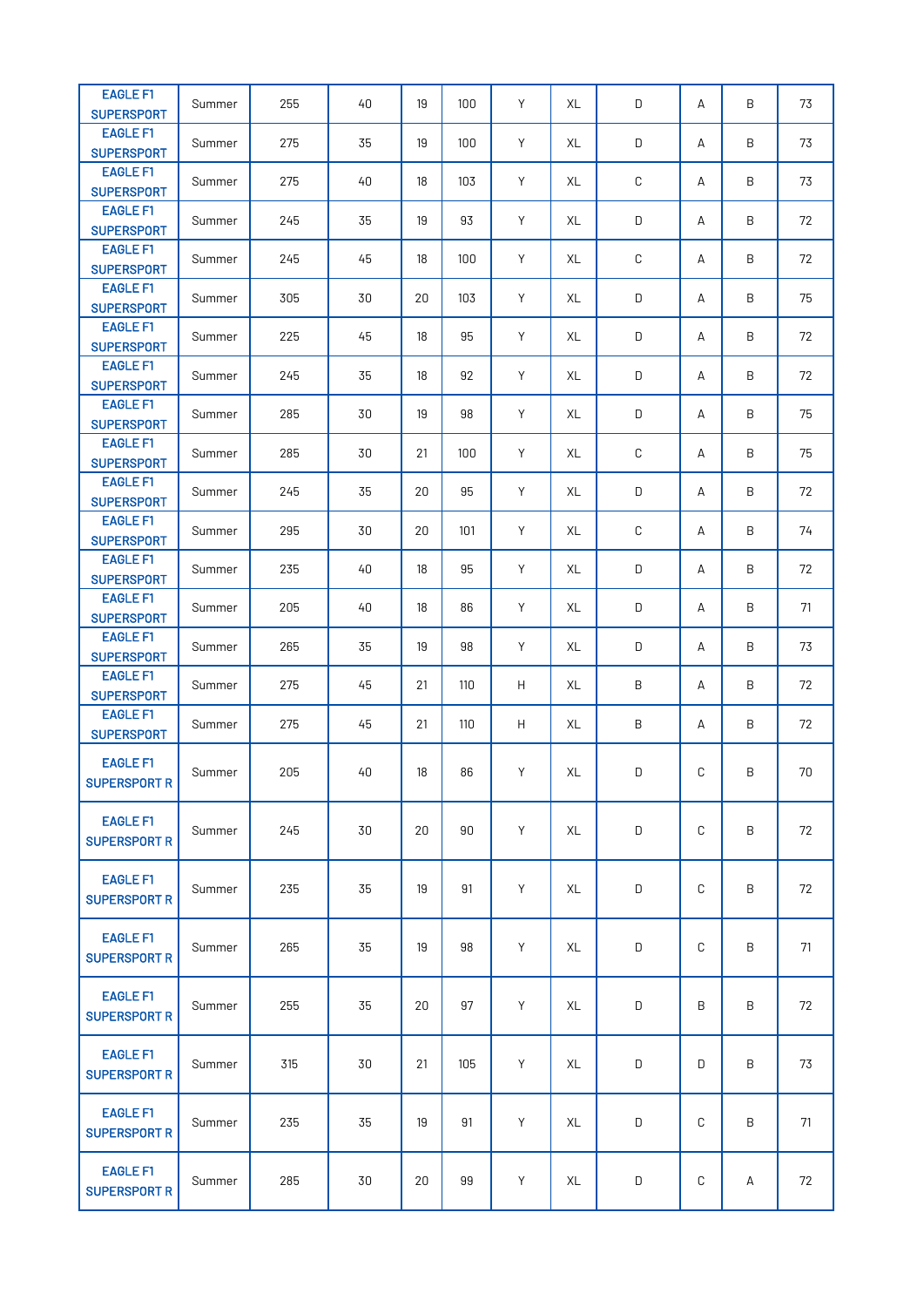| <b>EAGLE F1</b><br><b>SUPERSPORT R</b>  | Summer | 265 | 30 | 20 | 94  | Y | XL        | $\mathsf D$  | B | B | 72 |
|-----------------------------------------|--------|-----|----|----|-----|---|-----------|--------------|---|---|----|
| <b>EAGLE F1</b><br><b>SUPERSPORT R</b>  | Summer | 305 | 30 | 19 | 102 | Y | XL        | D            | C | B | 74 |
| <b>EAGLE F1</b><br><b>SUPERSPORT R</b>  | Summer | 275 | 25 | 21 | 92  | Y | XL        | D            | B | B | 71 |
| <b>EAGLE F1</b><br><b>SUPERSPORT R</b>  | Summer | 265 | 35 | 20 | 99  | Y | XL        | D            | C | B | 72 |
| <b>EAGLE F1</b><br><b>SUPERSPORT R</b>  | Summer | 325 | 30 | 21 | 108 | Y | XL        | D            | C | B | 73 |
| <b>EAGLE F1</b><br><b>SUPERSPORT R</b>  | Summer | 245 | 35 | 19 | 93  | Y | <b>XL</b> | D            | C | B | 72 |
| <b>EAGLE F1</b><br><b>SUPERSPORT RS</b> | Summer | 315 | 30 | 21 | 105 | Y | XL        | $\mathbb C$  | D | B | 73 |
| <b>EAGLE F1</b><br><b>SUPERSPORT RS</b> | Summer | 255 | 35 | 20 | 97  | Y | <b>XL</b> | D            | D | B | 71 |
| <b>EAGLE F1</b><br><b>SUPERSPORT RS</b> | Summer | 325 | 30 | 21 | 108 | Y | <b>XL</b> | $\mathbb C$  | D | B | 74 |
| <b>EAGLE F1</b><br><b>SUPERSPORT RS</b> | Summer | 265 | 35 | 20 | 99  | Y | XL        | $\mathsf{C}$ | B | B | 71 |